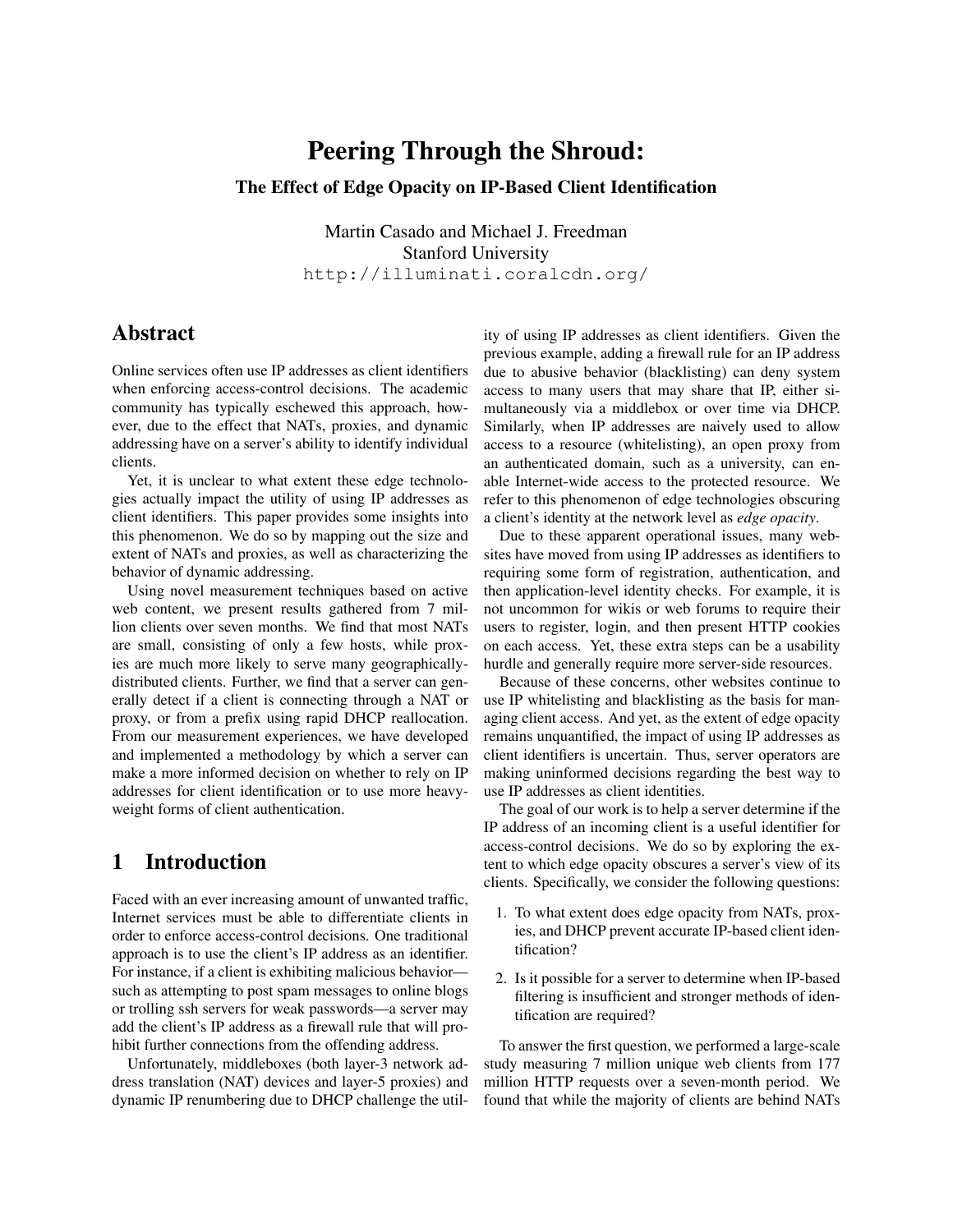(roughly 60%), NATs are small and localized—with most serving fewer than 7 hosts. Furthermore, clients using DHCP generally rotate their IP addresses on the order of several days, limiting the impact of dynamic addressing on short-lived access-control decisions. Web proxies, $<sup>1</sup>$  $<sup>1</sup>$  $<sup>1</sup>$  on</sup> the other hand, while fewer in number (roughly 15%), often serve large and commonly geographically-diverse client populations.

To answer the second question, we introduce, analyze, and implement a set of techniques with which a web server can detect with high accuracy if a client is using a proxy or NAT, or whether it belongs to a prefix with rapid IP reallocation. Because of their potential to host large client populations, we mainly focus on proxy detection, proposing additional methods to determine a client's distance from its proxy and to disambiguate multiple clients behind a single proxy.

The main contributions of this paper are as follows.

- We introduce and demonstrate the utility of using active content as a measurement vehicle for understanding the Internet's edge ([§3\)](#page-2-0).
- We present the results of a large-scale measurement study which helps to quantify the extent and characteristics of NATs, proxies, and DHCP usage ([§4\)](#page-4-0). We believe these results are original and have independent academic interest.
- From our measurement experience, we derive and implement a methodology to aid Internet services in determining whether or not a client's IP address is a useful identifier ([§5\)](#page-8-0).

# 2 Background and Limitations

### 2.1 IP vs. application-level identification

There are a number of practical benefits to using IP addresses as the basis for enforcing access controls in today's Internet. IP-based filtering, ACLs, and rate-limits are all standard on firewalls and routers. Further, these IP-based enforcement mechanisms typically operate at carrier-grade line speeds. Filtering on IP addresses also allows an online service to "drop early," rather than waste CPU, memory, or bandwidth resources on traffic that will be eventually dropped via heavier-weight mechanisms.

Application-level identification methods (greylisting), on the other hand, can be used to differentiate clients when IP addresses are not sufficient. However, these methods often come at a cost. Many greylisting methods put a burden on users, for example, requiring them to answer CAPTCHAs [\[32\]](#page-13-0) or to go through a separate sign-on step. Application-level identification is also more resource intensive for the server. Whereas IP blacklisting can drop packets before they ever reach the server, registration requires that the server handles a client's session prior to its decision whether to accept the client.

We note that if the server's greylisting scheme is effective, an attacker has no incentive to masquerade as a proxy. Most obviously, greylisting may require the attacker to expend resources—*e.g.*, requiring some cryptographic computations or additional time for "tarpitted" TCP connections to complete—better spent attacking other systems. Furthermore, if the time required to identify malicious behavior and blacklist the client is greater than that needed to greylist a proxy, an attacker has a disincentive to appear as a proxy: immediate greylisting would provide the attacker with fewer opportunities to attack the system. This argument does not necessarily hold if the attacker is attempting to launch a denial-of-service attack on the server; we consider this case in [§2.3.](#page-2-1)

## 2.2 Other uses for edge opacity detection

With the exception of this subsection, this paper only discusses using IP addresses to enforcing access controls. In practice, IP addresses are used by servers in a variety of other settings, including geolocation and fraud detection, which we review here.

Websites use geolocation in both content personalization and access control contexts. For example, Major League Baseball uses Quova's GeoPoint server [\[20\]](#page-13-1) to ensure that games are not webcast to subscribers subject to blackout restrictions. Yet end-users can often circumvent such restrictions by using proxies (indeed, we have personal experience with clients using CoralCDN for precisely this reason [\[3\]](#page-13-2)); accurate proxy detection is needed to prevent such behavior. Furthermore, if a server can peer through a client's proxy to determine its true location ([§5.1\)](#page-8-1), advertisements can be more accurately targeted.

An important aspect of combating online fraud is to detect suspicious IP-based usage: *e.g.*, when a Californiabased bank customer accesses his online account from Romania, or when huge numbers of clicks for pay-perclick advertisements originate from a small IP range. Proxy detection can improve servers' decisions; for instance, by discovering when a fraudster is trying to proxy its banking session behind a U.S.-based IP address, or by recognizing the potential legitimacy of high rates of traffic originating from AOL's proxies. While efforts to correlate anomalous IP characteristics to fraud exist [\[10\]](#page-13-3), their ability to detect and peer behind proxies is limited.

Our paper does not further address these two additional uses of IP-based identification. Indeed, evaluating the accuracy of a geolocation package or the security of a frauddetection system is challenging and beyond the scope

<span id="page-1-0"></span><sup>&</sup>lt;sup>1</sup> In this paper, we refer to address translation middleboxes that do not perform TCP termination as NATs. Layer-5 proxies, on the other hand, establish application sessions with both their clients and remote servers and therefore terminate their clients' TCP sessions.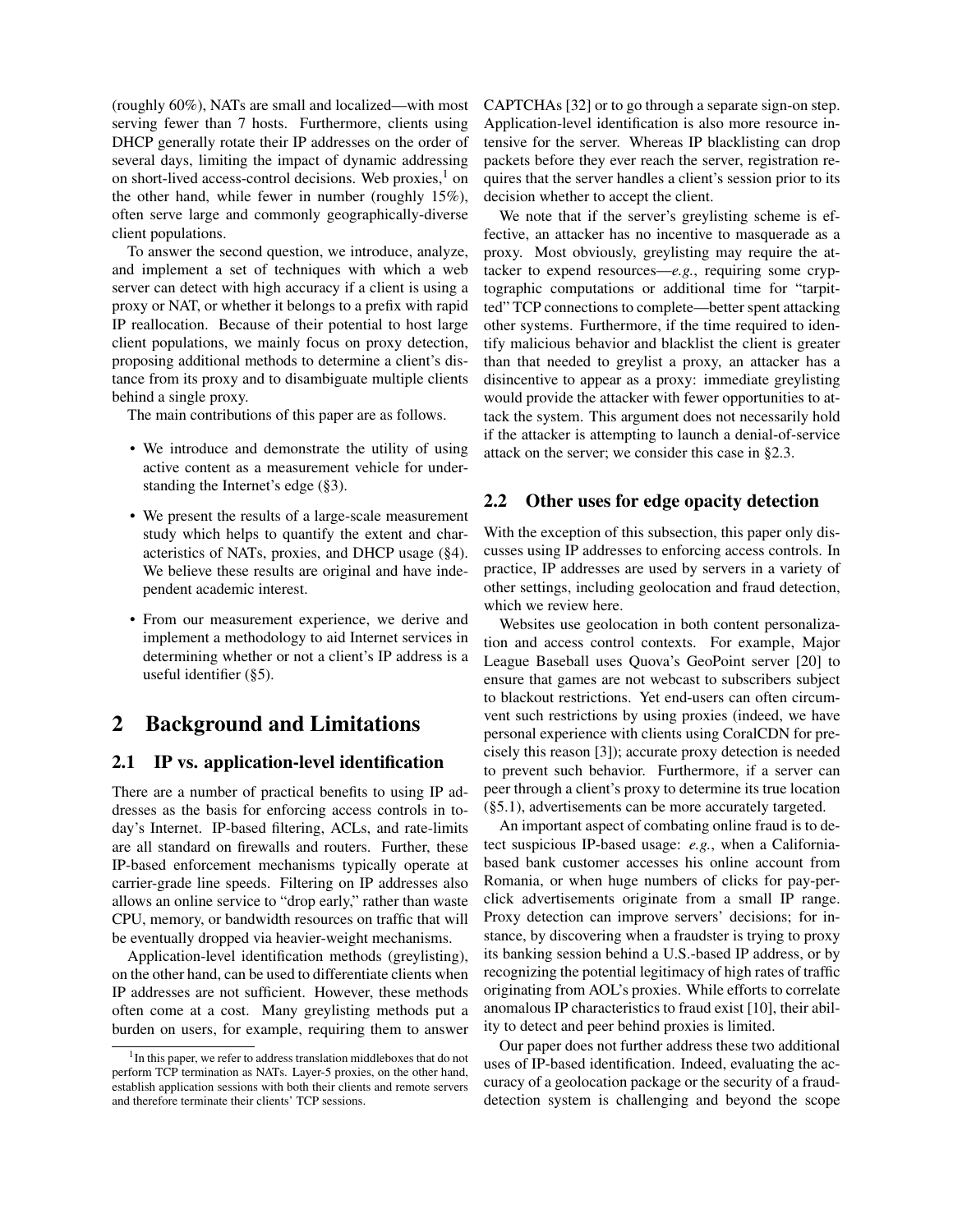| Country              | Unique hosts |
|----------------------|--------------|
| <b>United States</b> | 1,290,928    |
| Japan                | 1,024,088    |
| China                | 912.543      |
| Germany              | 385,466      |
| <b>Great Britain</b> | 218,125      |
| France               | 215,506      |
| Canada               | 204,904      |

<span id="page-2-2"></span>Table 1: Top 7 countries by unique hosts measured

of this paper. We describe these examples, however, to demonstrate why—if one were to deploy a geolocation or fraud-detection system (and many companies do exactly that [\[10,](#page-13-3) [12,](#page-13-4) [20,](#page-13-1) [26\]](#page-13-5))—detecting proxies and other IP exceptions is important.

## <span id="page-2-1"></span>2.3 Limitations

In what follows, we present results from our efforts to characterize NAT, proxy, and DHCP usage and their effects on client identification. From March through September, 2006, our measurement servers handled over 177 million HTTP requests, originating from nearly 7 million unique hosts from 214 countries. Table [1](#page-2-2) gives a sense of the dataset's international coverage, including large numbers of requests from the United States, Japan, China, and Europe. As we mention in [3.2,](#page-2-3) we collected measurements from web clients as they visited a wide variety of different sites serving largely different client demographics.

While these measurements are over a large and diverse population, we do not claim to provide a representative sampling of *all* Internet traffic.<sup>[2](#page-2-4)</sup> Rather, our goal is to understand edge opacity from the viewpoint of a server operator: What is the extent to which its clients are behind middleboxes or experience rapid IP reallocation? Secondly, given this large body of measurement data, what techniques and heuristics can we develop to identify when a server operator should not use IP address and client configuration information for access control decisions?

We do not envision opacity detection to be useful to prevent denial-of-service attacks. An attacker with sufficient resources can resort to flooding with spoofed IP addresses, making any IP-based logic meaningless. Further, an attacker attempting an application-level DDoS could masquerade as a proxy and potentially afford herself more access to resources. However, we found that IP blacklisting will affect far fewer clients than we had originally anticipated ([§4\)](#page-4-0).

# <span id="page-2-0"></span>3 Measurement Overview

#### 3.1 Using active content for measurement

Our approach to studying the impact of NATs, proxies, and DHCP-based IP allocation relies on a variety of network- and application-level client characteristics. These include such properties as public and local IP addresses, round-trip-time measurements, system configuration parameters, and so forth. Unfortunately, much of this information cannot be captured through traditional measurement means alone, *i.e.*, active probing or passive traffic sniffing [\[7\]](#page-13-6).

Instead, we leverage active web content as a means for gathering edge-network configuration state. We redirect oblivious web clients to a custom-built web server that serves web pages with active content (currently, javascript and/or a Java applet). The server then performs some limited passive analysis and cooperates with the executing code to measure and collect client configuration state, which is analyzed and added to our measurement database.

In contrast to active measurement, active content is executed at the application layer, generally *behind* NATs or proxies. Active content is in wide use by popular websites today; for example, users of Google's GMail application execute tens of thousands of lines of javascript. Thus, it is both almost universally supported and, at the same time, much less likely to generate abuse complaints normally associated with unsolicited scans of end-hosts [\[18\]](#page-13-7). (We have yet to receive a single abuse complaint.)

Furthermore, in contrast to expecting clients to download proprietary measurement code [\[13,](#page-13-8) [19\]](#page-13-9), we target content providers. Web clients access our measurement platform either when requesting a web-beacon placed on popular websites (as of September 2006, 32 third-party sites have incorporated this web-beacon) or after being redirected from CoralCDN [\[9,](#page-13-10) [17\]](#page-13-11). While browser-based active content can collect strictly less information than client-executed proprietary code—insofar as it must operate within the confines of browsers' security policies—it is easier to gather large-scale measurements. For instance, the Dimes project [\[13\]](#page-13-8) has collected measurements from roughly 11,000 agents from 5,000 users over 2 years of operation, almost three orders of magnitude less than our coverage.

### <span id="page-2-3"></span>3.2 Data collection methods

To cast a wide net, we collect information from two main sources. First, we built an online measurement community of content providers, allowing websites to track and compare their individual contributions. A wide variety of websites contributed to our measurements, including popular blogs, news sites, personal web-pages, education sites, hosting services, hobbyist sites, and public forums.

<span id="page-2-4"></span><sup>&</sup>lt;sup>2</sup>For example, users of Internet cafes are probably more likely to use online email, chat, or game services, none of which we were able to measure.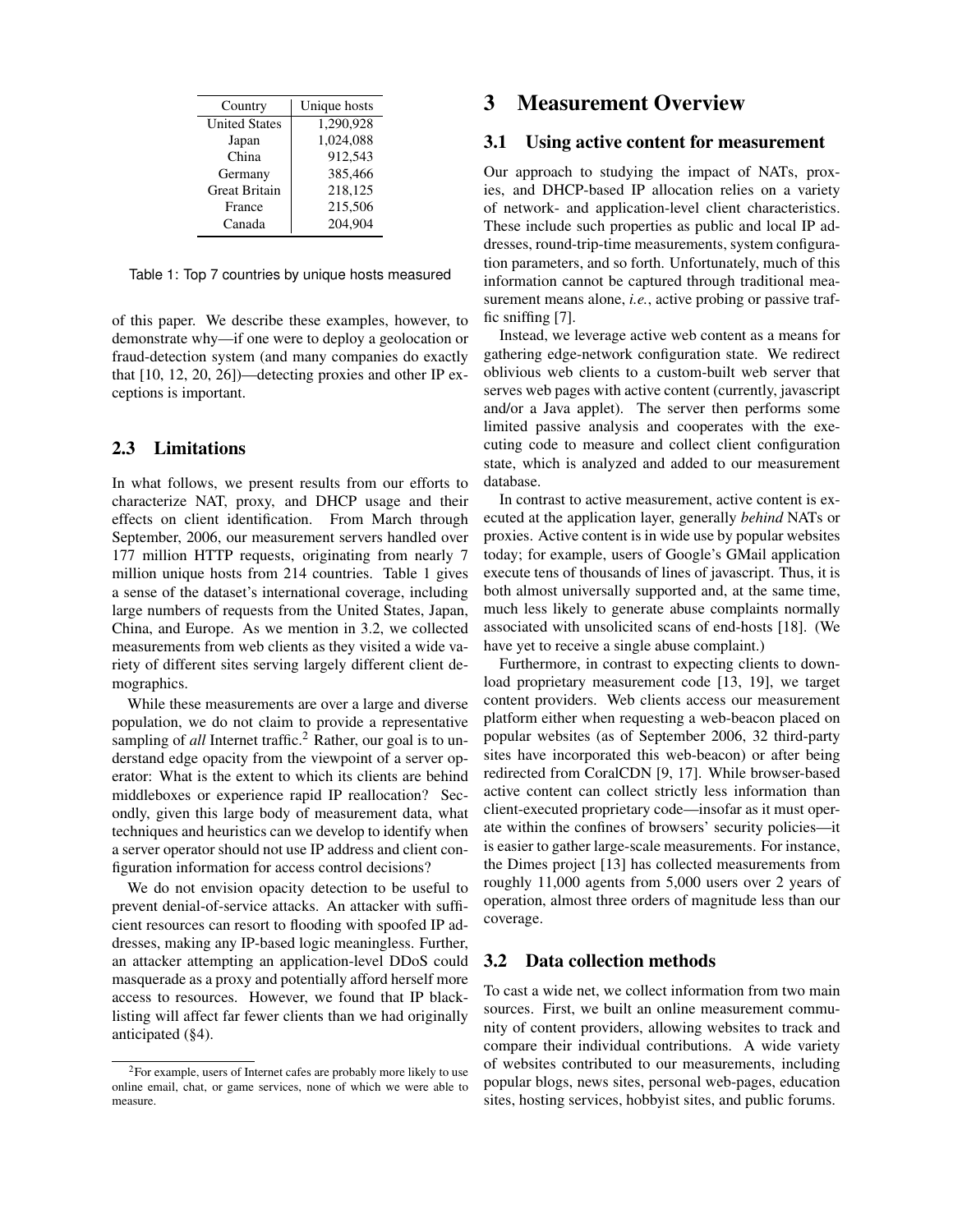Second, we have instrumented CoralCDN [\[9,](#page-13-10) [17\]](#page-13-11), a popular web content distribution network we run, to redirect a small percentage of its approximately 25 million daily requests through our measurement servers. Traffic from CoralCDN currently accounts for approximately two-thirds of our clients and its world-wide distribution.

Operators of servers can contribute to our measurement project in two ways. First, websites insert a transparent, embedded object into their web pages (the 1x1 pixel iframe "web-beacon" in Figure [1\)](#page-4-1). When clients download these sites' pages, they subsequently request this web object from our measurement servers. Alternatively, a server integrates client-side measurements by redirecting link click-through traffic to our measurement servers, which causes clients to load our web-beacon before they are redirected back to the link's real destination. We used this latter approach for measuring clients of CoralCDN.

Whether through the web-beacon or a redirect, the client executes javascript that collects various configuration parameters, *e.g.*, browser version information, screen parameters, system languages, timezone settings, etc. Java-enabled clients may also execute a Java applet that creates a socket connection back to our measurement servers, from which the client grabs its local IP address and ephemeral port. Differences between the client's local IP address and its public IP address (as seen by our server) indicates the existence of an on-path middlebox.<sup>[3](#page-3-0)</sup>

Of course, both the javascript and Java applet code are constrained by browser security policies, such as sameorigin restrictions. Additionally, cognizant of privacy concerns, we have avoided collecting particularly invasive information (such as extracting browser cache history through CSS tricks).

Rather than explain the details of all our data-collection techniques upfront, we will describe these techniques incrementally as we consider various questions throughout the remainder of this paper.

#### 3.3 Dataset coverage

This paper's dataset, described in Table [2,](#page-3-1) covers client data collected between March 3, 2006 through September 27, 2006. It includes nearly 7 million unique hosts, where a unique host is identified by a three-tuple of the client's public IP address, its local IP address if available, and its SYN fingerprint [\[27\]](#page-13-12). A smaller fraction of clients (1.1 million in all) executed our Java applet, due both to some third-party websites choosing a no-Java "diet" version of our web-beacon and the fact that only approximately 30% of our measured clients will actually execute Java.

| Unique targets               |           |
|------------------------------|-----------|
| Hosts measured               | 6,957,282 |
| Public IPs                   | 6,419,071 |
| Hosts running Java           | 1,126,168 |
| Hosts behind middleboxes     | 73.8%     |
| Coverage                     |           |
| IP Prefixes (per RouteViews) | 85,048    |
| AS Numbers (per RouteViews)  | 14,567    |
| Locations (per Quova)        | 15,490    |
| Countries (per Quova)        | 214       |

<span id="page-3-1"></span>Table 2: Dataset statistics

In addition, we analyzed over 4 million requests from 540,535 clients that ran a heavier-weight version of the javascript code (collected between August 29 and September 27, 2006). This dataset, used in [§4.3](#page-6-0) and [§5.1,](#page-8-1) included client configuration settings and used client-side cookies to link client sessions.

To assist with some analysis, we had access to Quova's geolocation database [\[20\]](#page-13-1), the industry standard for IP geolocation. This database includes 31,080 distinct latitude/longitude locations for more than 6.85 million distinct IP prefixes. When we later refer to calculating the geographic distance between two IP addresses, we refer to first performing longest-prefix match to find the most appropriate IP prefix in this geolocation database, then computing the geographic distance between the latitude/longitude coordinates for these two prefixes.

As Table [2](#page-3-1) shows, our dataset includes hosts from approximately two-thirds of all autonomous systems and more than one-third of all BGP-announced IP prefixes (per RouteViews [\[25\]](#page-13-13)). It covers more than one-half of Quova's identified locations and 214 of 231 countries.

### 3.4 Summary of results

This section summarizes our two main results:

NATs and DHCP do not contribute largely to edge opacity from the viewpoint of a server. While the majority of clients are behind NATs (roughly 60% from our measurements), virtually all NATs are small. In fact, NAT sizes tend to follow an exponential, rather than a power law, distribution ([§4.2\)](#page-4-2). Second, IP reallocation due to DHCP is slow, generally on the order of days. For example, fewer than 1% of the clients we measured used more than one IP address to access our servers over the course of one month, and fewer than 0.07% of clients used more than three IP addresses ([§4.3\)](#page-6-0).

Proxies pose a greater problem for IP-based server decisions. While only 15% of clients we measured traversed proxies, these proxies were generally larger than NATs and often served a geographically-diverse client population ([§4.4\)](#page-7-0). This latter property is especially important if access control decisions are being made for regulatory compliance. Additionally, as a single client may

<span id="page-3-0"></span><sup>&</sup>lt;sup>3</sup>We can also use differences in the ephemeral ports to help detect transparent proxies and provide some insight into how the middleboxes are doing port re-mapping, although we do not include such analysis in this paper.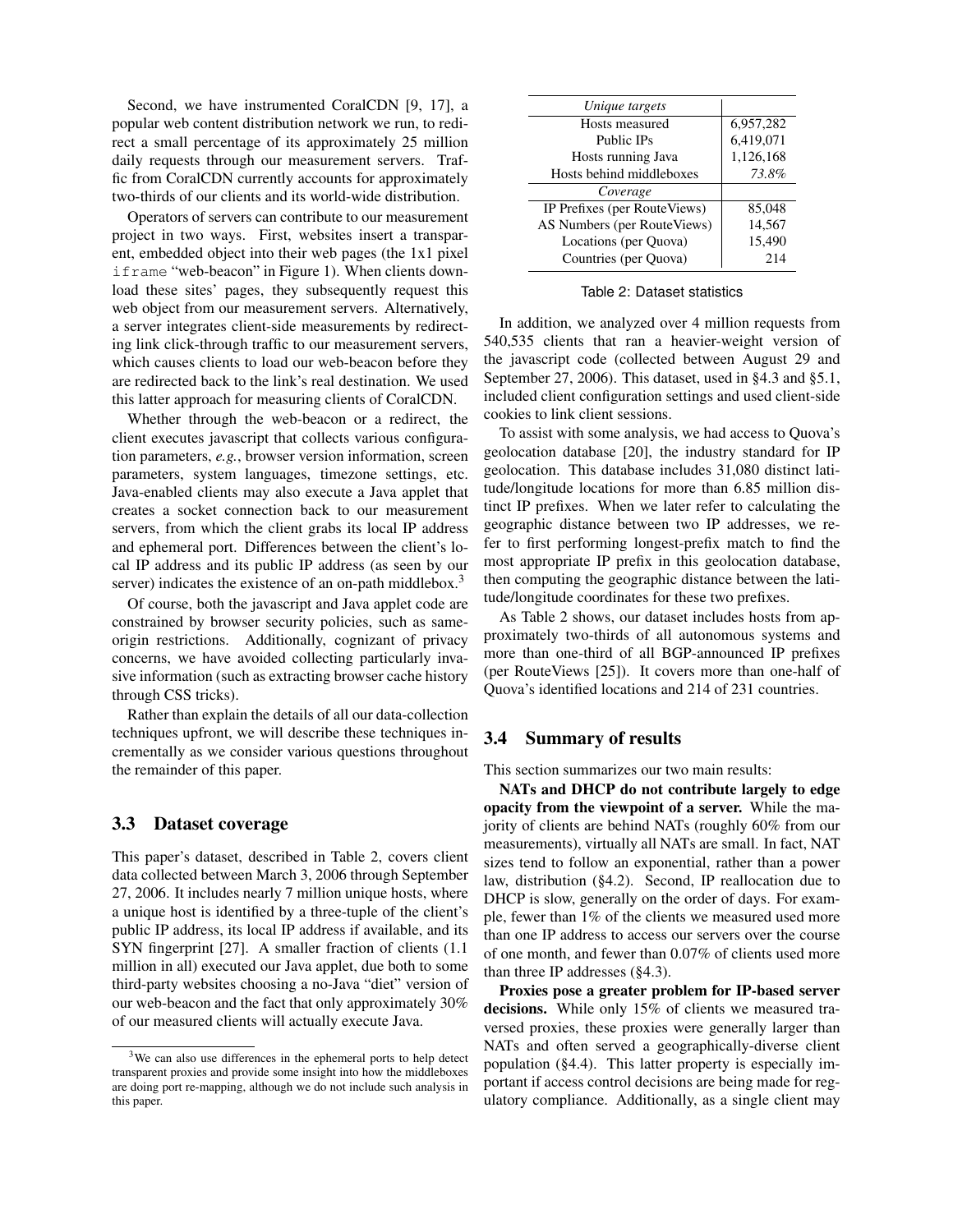```
<iframe src='http://www.cdn.coralcdn.org/noredirect.html?teamid=fcc9c...0c7'
 scrolling=no frameborder=0 marginwidth=0
marginheight=0 width=1 height=1></iframe>
```
<span id="page-4-1"></span>Figure 1: Our measurement web-beacon

use many proxies in multiple locations, blacklisting proxy IP addresses in such cases is largely ineffective.

From these results, we conclude that a principal concern for server operators is the ability to detect and react to proxies. In [§5,](#page-8-0) we introduce a set of classifiers with which a server, using only a single client request, can detect proxies with high accuracy.

# <span id="page-4-0"></span>4 The Extent of Edge Opacity

#### <span id="page-4-5"></span>4.1 Establishing a comparison set

The analysis in the next two sections requires the ability to detect the existence of a middlebox, as well as to determine whether the middlebox is a NAT or proxy.

To do so, we first build a set of all measured hosts that have clear identifiers of having come through a NAT or a proxy. We characterized a client as having traversed a middlebox if its public IP address differed from the local IP addresses, as returned by our Java applet. (We note that those clients whose local and public IP address are the same were classified as *non-middleboxes*, a dataset used later in  $\S 5.1$ ).<sup>[4](#page-4-3)</sup>

We also built an independent comparison set consisting solely of proxies and another consisting solely of NATs. An IP address was considered a proxy if its request contained a standard proxy header, *e.g.*, Via. We classified a middlebox as a NAT iff (1) the SYN fingerprint was not a known proxy type, *e.g.*, Cisco or NetApp, (2) the request did not contain proxy headers, (3) the domain name of the middlebox was not suggestive of a proxy, *e.g.*, contained *proxy*, *prx*, *cache*, or *dmz*, and finally, (4) the ratio of distinct User-Agent strings to distinct SYN fingerprints was at most three (we explain the rational for this metric in [§5.2.2\)](#page-11-0). Under these criteria, we classified 128,066 public IPs as proxies and 444,544 as NATs.

We will also use these sets of known proxies and nonmiddleboxes in Section [5,](#page-8-0) in order to evaluate the accuracy of a number of lighter-weight proxy detection heuristics that do not rely on Java.

#### <span id="page-4-2"></span>4.2 NAT characteristics

We begin by showing that the majority of NAT'd networks only consist of a few hosts. To establish this result, we leverage the fact that most devices assign addresses from their DHCP address pool in linear order, starting from some (usually well-known) default value. For example, the DHCP pool of Linksys routers starts at 192.168.1.100 [\[23\]](#page-13-14). Then, given the local IP addresses of our clients, we analyze the frequency histogram of the private address space usage between NATs.

Given the frequency histogram of the private address range, we have found that one can easily detect the default starting addresses used by DHCP servers. For example, Figure [2](#page-5-0) shows a histogram of 192.168.0/24: There are two clear spikes starting at 192.168.0.2 and 192.168.0.100. Thus, given a common starting value (the beginning of a spike) and given that IP addresses are largely assigned in linear order, we can estimate the distribution of NAT'd network sizes that share the same starting IP address.

More specifically, a client's rank in a group of size *n* can be approximated by its IP address subtracted by the default starting address. We term this value a host's *IP rank*. In the limit, the average IP rank of measured hosts behind a NAT will converge to  $\frac{n}{2}$ . Given a sufficient sampling of hosts from a single public IP address, this could be used to approximate the NAT's size. Of course, this technique is useful only for a *particular* NAT and requires measurements from multiple hosts behind that NAT. Our dataset contained requests from multiple hosts in fewer than 10% of the NAT'd public IPs.

However, one can still reach useful conclusions given aggregate data across many NAT'd IPs. Recall that Figure [2](#page-5-0) plots an aggregate histogram of the frequency with which each private IP address is used by unique hosts. (again, unique hosts are identified by a unique *(pub-ip, local-ip, SYN-FP*) tuple.) We can use this aggregate information to determine the relative sizes of individual NAT'd networks. To do so, we take the discrete derivative of the histogram, which approximates the ratios of relative NAT sizes. As a simple example, a derivative value of ten for IP rank 1 and derivative value of two for IP rank 2 implies that NAT'd networks with one unique host are five times more likely than networks with two hosts.

Figure [4](#page-5-1) shows the discrete derivative calculated over the smoothed histogram<sup>[5](#page-4-4)</sup> for IP address range 192.168.1.100 through 192.168.1.199, inclusive. We use this range for demonstrative purposes, as it contains a single clear spike (see Figure [2\)](#page-5-0): this implies that most hosts within this range use the same starting IP address within their DHCP pool, *e.g.*, due to Linksys routers' default con-

<span id="page-4-3"></span><sup>4</sup>During our analysis, we uncovered many *transparent* web proxies which do not perform address translation. However, since these do not render the client's IP address opaque, we treated them in the same manner as client requests which did not traverse a middlebox.

<span id="page-4-4"></span><sup>5</sup>Using a degree-five Bernstein basis polynomial for smoothing [\[24\]](#page-13-15).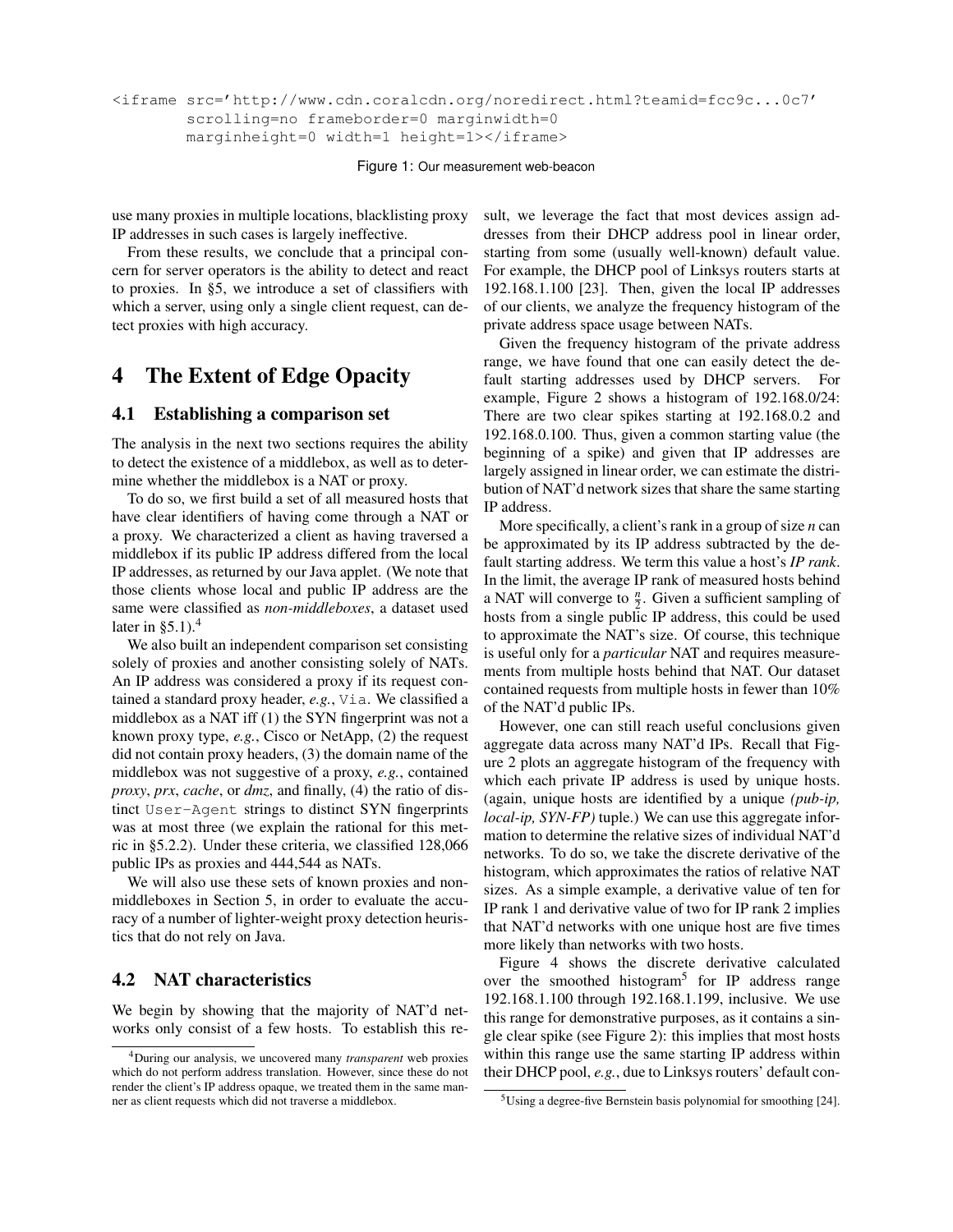

<span id="page-5-0"></span>Figure 2: Histogram of the IP address usage within the 192.168.0/24 prefix of all clients which ran the Java Applet



Figure 3: Discrete derivative of the smoothed frequency histogram for 192.168.1.1xx



<span id="page-5-1"></span>Figure 4: Discrete derivative of the smoothed frequency histogram for 192.168.1.1xx on a log-log scale, with common exponential and power-law curves plotted as comparison. Vertical lines are drawn every 10 IP addresses.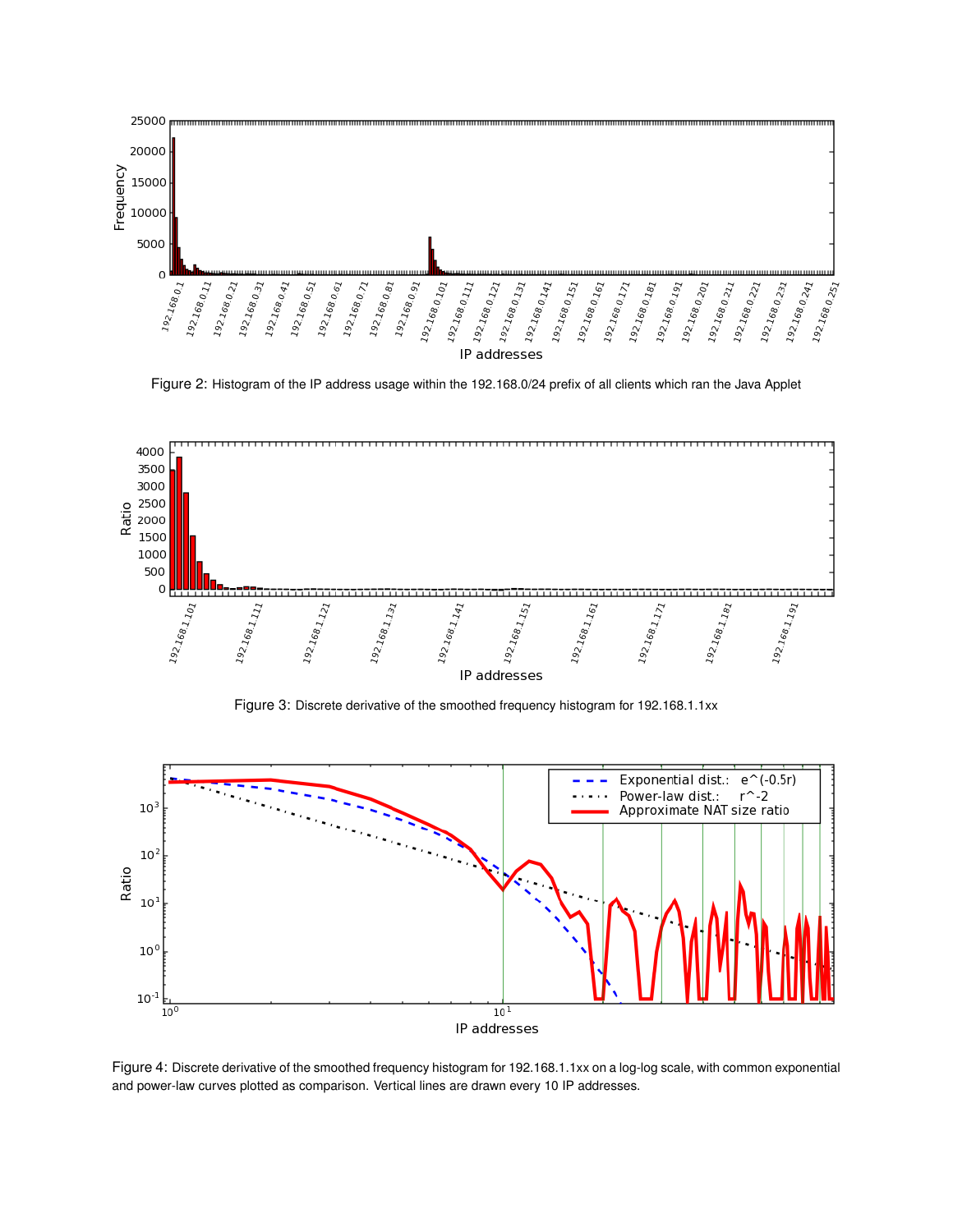figurations [\[23\]](#page-13-14). With the derivative peaking at IP rank 2, we conclude that for this IP range, the most common NAT'd network has two hosts. In fact, the vast majority of networks in this range have fewer than 7 hosts, and there are almost 200 times fewer networks of 10 hosts than those of 2 hosts (IP rank 10 has value 19.6).

Figure [4](#page-5-1) plots the same discrete derivative on a log-log scale, given as the solid line. We see that the curve is somewhat periodic, with new (yet smaller) peaks roughly correlating to intervals of ten IP addresses. While points at increasing IP rank may be caused by the existence of (outlying) large networks, this periodicity likely indicates less-common defaults used by some DHCP pools for numbering a network.

Figure [4](#page-5-1) also includes an exponential and a powerlaw distribution curve that attempt to fit the data. The plot suggests that NAT'd networks follow an exponential distribution: The first curve of IP address usage starting at 192.168.1.100—before the periodic jump at 192.168.1.110—closely follows  $e^{\frac{-r}{2}}$ .

We applied this NAT-size analysis to all other populated regions of the private address space that we measured, including 10/8, 192.168/16, 172.16/12, and 169.254/16. Overall, the characteristics of the analyzed IP ranges appeared similar to the results presented above. One exception is that 10/8 had (only slightly) largely NAT sizes, yet we also found an order of magnitude fewer hosts using 10/8 networks compared to 192.168/16 networks. We do not include the graphs of these results due to length limitations.

Analyzing the data less in aggregate, of the 444,544 NAT'd networks we measured, only 112 networks have more than 10 hosts (or  $\leq$  0.03%). The largest NAT'd networks we discovered were heavily biased based on geographic location: Of the largest ten networks, eight were residential ISPs in Japan (including all top-five), with one additional ISP in China and one for Google. As we show in Section [5,](#page-8-0) it is possible for a server to detect and track exceptionally large NATs.

### <span id="page-6-0"></span>4.3 DHCP usage characteristics

In this section, we analyze dynamic IP renumbering. To do this, we track clients using HTTP cookies. All results presented in this section were derived from a one month subset of our data in which we added javascript to perform cookie management. The dataset covers 537,790 individual clients (where clients are identified by unique cookies) across 4 million web sessions.

Figure [5](#page-6-1) shows the extent to which clients use multiple IP addresses over time. Each histogram bar for time epoch *i* includes those clients whose first and last accesses to our servers are fully contained within the time period  $[i, i+1]$ . Each bar additionally shows the breakdown of the number of IP addresses used by its respective client



Figure 5: Prevalence of multiple IP usage by clients over time

<span id="page-6-1"></span>

| Clients affected | All public IPs | Proxy IPs only |
|------------------|----------------|----------------|
|                  | $9.7\%$        | 53.4%          |
|                  | 5.1%           | $40.2\%$       |
|                  | $3.1\%$        | 28.3%          |
| 10               | $1.4\%$        | 17.3%          |

<span id="page-6-2"></span>Table 3: Probability of collateral damage when blacklisting public IP addresses.

over its lifetime. We excluded only those clients who use more than one public IP address within 10 minutes—hand verification shows such clients to be using some form of load-balancing or anonymizing proxies.

We find that fewer than 2% of clients use more than 2 IP addresses between 3-7 days, with only 8% of clients using more than 3 IPs in 2-4 weeks. In fact, 72% of nodes used a single IP address (and 91% used 2 IPs) to access our servers for up to 2 weeks! Thus, we conclude that DHCP allocation results in little IP renumbering of clients from a server's perspective.

If clients switch IP addresses relatively rarely, can a server simply blacklist an IP address and not worry about the potential collateral damage to other hosts that may be effected by this filtering rule? In other words, how often would other clients re-use the same IP address already blacklisted?

Table [3](#page-6-2) shows the extent of this collateral damage over the course of the dataset's month duration. We find that over 90% of the time, blacklisting any IP address would not have effected any other clients. Only in 1.4% of the cases would it effect more than 10 clients. In fact, the damage may even be less, as this analysis uses cookies as a form of identity. Clients may delete their cookies and thus inflate the measured damage. Indeed, other metrics of client identity—such as generating a client fingerprint based on a large set of browser configuration settings, many of which have significant entropy—appear to yield better preliminary results, although we do not include such analysis due to space limitations.

Finally, Table [3](#page-6-2) demonstrates the importance of handling proxies differently from NAT'd and non-NAT'd IP addresses. We see that blacklisting a proxy would have some collateral damage 53% of the time and impact more than 10 clients in over 17% of cases.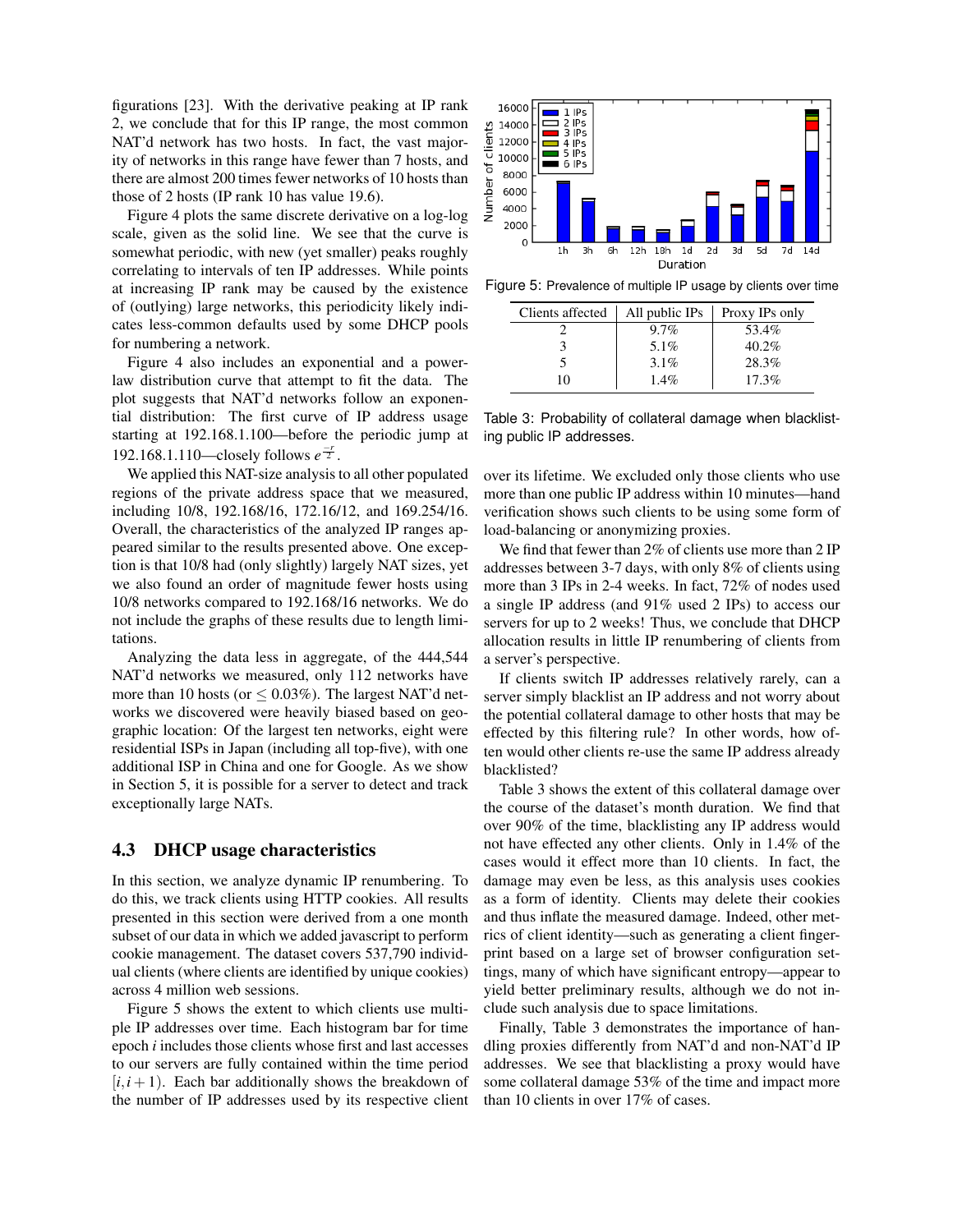

<span id="page-7-1"></span>Figure 6: CDFs of the number of unique hosts behind each NAT and proxy devices

### <span id="page-7-0"></span>4.4 Proxy characteristics

This section shows that proxies both tend to be larger than NATs and often serve clients with high geographic diversity. These results are unsurprising: while virtually all home routers support NAT, proxies are often deployed in support of larger organizations. Further, unlike most NATs (VPNs excepted), proxies do not need to be on route and thus can serve clients from anywhere on the Internet.

Per [§4.1,](#page-4-5) we created a set of *known proxies* by including the public IP addresses of those clients whose requests contained popular proxy headers. All IPs characterized as proxies also must have had a least one client that ran Java to reveal the existence of address translation.

Proxy sizes. Many of the larger proxies' clients contain publicly-routable local addresses. Unfortunately, this makes it difficult to estimate proxy sizes using the same DHCP allocation insight from [§4.2.](#page-4-2) Instead, we plot the number of unique clients which accessed our system through proxies versus those using NATs (Figure [6\)](#page-7-1). This figure only includes middleboxes in which we identified two or more distinct clients.

The graph shows that, as viewed from our servers, proxies serve a larger client population than do NATs. For example, only 10% of NATs were traversed by three or more hosts, opposed to 50% of proxies. While these results may not be representative for all servers, they do align with our intuition that proxies are likely to represent larger client groups.

Client-proxy locality. We now explore the proximity between proxies and the clients they serve. This subsection's results are limited to those pairs for which the proxy's public IP address differs from the publiclyroutable local IP address of the client. Our dataset includes 26,427 such pairs of clients and web proxies. All geographic location information is obtained from Quova[\[20\]](#page-13-1).

Because proxies are often off-route, they have two characteristics not found in NATs. First, clients from globallyreachable proxies can originate from anywhere. Figure [7](#page-7-2) demonstrates this by mapping out all clients accessing our measurement servers through a Google web proxy located



<span id="page-7-2"></span>Figure 7: Location of clients accessing web via Google proxy (identified by marker)



Figure 8: Location of anonymizing egress points used by clients within a single class-C network (identified by marker)

<span id="page-7-3"></span>in Mountain View, CA. While a server operator may be comfortable whitelisting an IP shared by a large, albeit localized, NAT, she may wish to restrict unfettered access to such a proxy.

Secondly, while NATs virtually always map a small set of globally-reachable IP addresses to a larger number of machines, proxies are sometimes used to give a client access to multiple public IP addresses. For example, Figure [8](#page-7-3) plots the actual location of colocated clients connecting to our measurement site through numerous proxies around the world. We believe these proxies to be part of an anonymization network. In such cases, where a single machine commands multiple geographically- and topologically-diverse IP addresses, attempting to curtail a particular client's access through IP blacklisting is near impossible.

From a more quantitative perspective, Figure [9](#page-8-2) shows a CDF of the distance between clients and their web proxies. 51.4% of clients have the same location as their proxies. However, fully 10% of client-proxy pairs are located more than 3,677 kilometers apart, while 1% are located more than 10,209 kilometers apart. Table [4](#page-8-3) summarizes locality properties with respect to countries and regions for our dataset. We also analyzed clients' logical proximity to the proxies they traverse. We found that only 29.2% of clients shared the same AS number as their proxy and only 6.7% shared the same IP prefix (per RouteViews BGP data [\[25\]](#page-13-13)).

Finally, for completeness, we analyzed the routing inefficiency caused by clients' detour routes to their web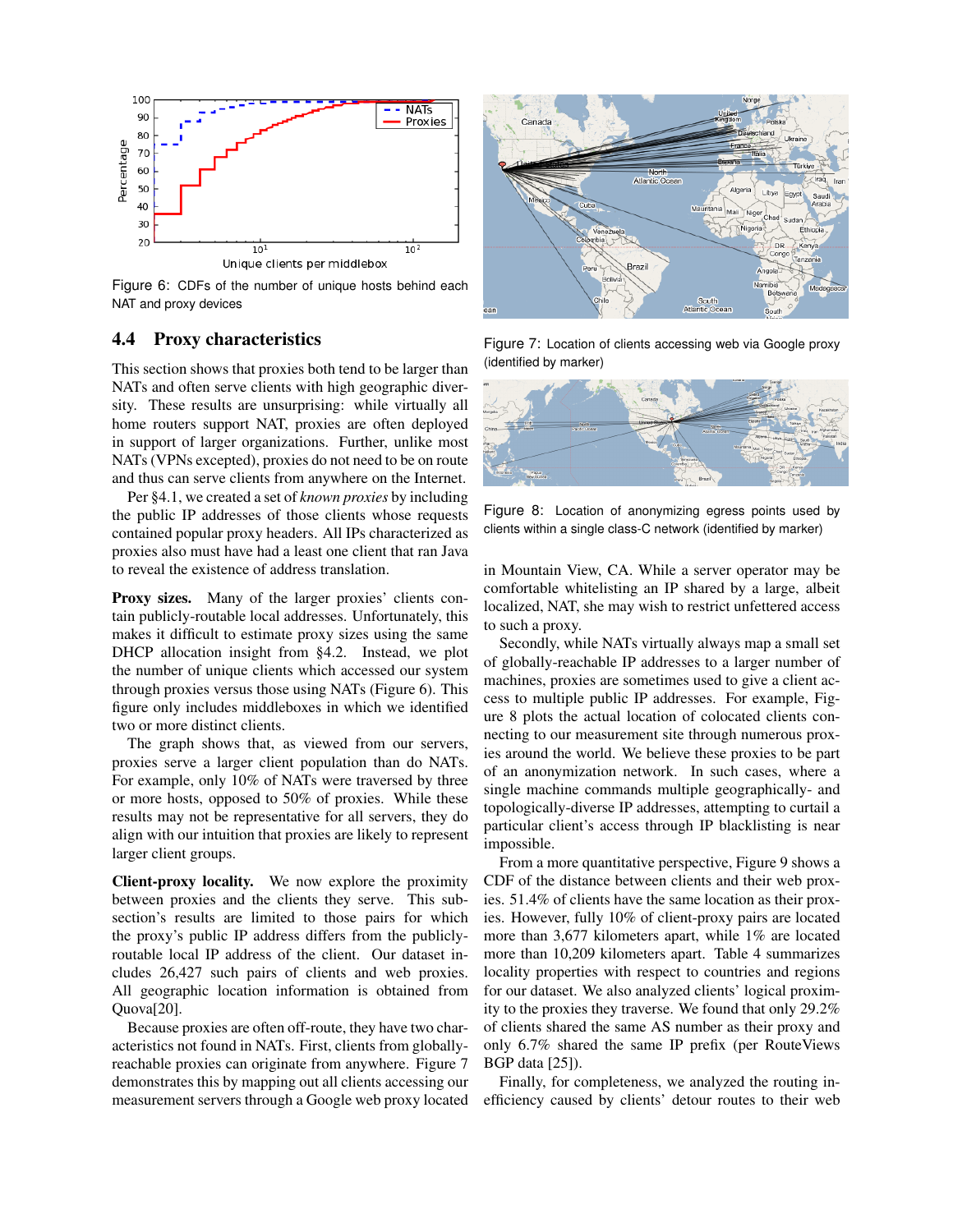

<span id="page-8-2"></span>Figure 9: Proximity of web proxies to their clients

<span id="page-8-3"></span>

| Country  | City  | Geolocation | -SLD  |
|----------|-------|-------------|-------|
| $85.1\%$ | 51.4% | 51.4%       | 56.1% |

Table 4: Percentage of client-proxy pairs located within the same country, city, or distinct location, or belonging to the same second-level domain (*e.g.*, *stanford.edu*).

proxies (Table [5\)](#page-8-4). All destinations considered in this dataset correspond to our measurement servers, all located in Stanford, CA.

While these results do not directly impact edge opacity, it does provide some insight into the degree with which clients go out of their way to access content. The choice of longer detour routes may be forced on customers by ISPs that choose to deploy fewer sets of proxies, *e.g.*, for easier management. For example, much of AOL's European web traffic exits its network at proxies located in Frankfurt, Germany [\[1\]](#page-13-16). On the other hand, longer detour routes may be chosen by clients purposefully, either for anonymization or to skirt regulatory-compliance restrictions. In fact, we were able to detect numerous instances of clients using anonymizers (similar to that in Figure [8\)](#page-7-3), making them normally appear as multiple clients distributed world-wide.

# <span id="page-8-0"></span>5 Middlebox Detection

We now present and analyze a set of techniques for detecting the usage of NATs and proxies. We first describe a toolkit of classifiers which can be used to detect proxies in real-time. We then describe how a server can use client history to determine the IP addresses of large NATs, as well as prefixes with high rates of IP renumbering among its clients. Finally, we describe our implementation of a custom web-server that implements such techniques.

### <span id="page-8-1"></span>5.1 Real-time proxy detection

The previous section's results suggest that proxies have a higher potential of negatively impacting server decisions. Not only are their client populations geographically distributed, but, unlike with NATs, a single client can hide behind multiple proxies. Fortunately, we find that it is

|                      | 50%  | 75%  | 90%   | 99%   |
|----------------------|------|------|-------|-------|
| Direct distance (km) | 3890 | 8643 | 10611 | 16908 |
| Detour distance (km) | 4135 | 9156 | 13038 | 18587 |
| Stretch              | 1.06 | 1.06 | 1.23  | 1.10  |

<span id="page-8-4"></span>Table 5: Comparing direct vs. detour distances of web proxies

possible for a server to detect proxies in real time, *i.e.*, immediately following a single client request.

To do so, we introduce and analyze the following set of proxy indicators: (1) checking HTTP headers, (2) SYN fingerprinting clients, (3) geolocating clients, (4) comparing client timezone against geolocation information, (5) comparing client language against geolocation, and (6) analyzing application versus network round-trip-times. In what follows, we analyze the efficacy of each technique as well as their ability to detect proxies in the aggregate. Our analysis uses client configuration state returned by active content, passive server-side analysis, limited active probing, and IP geolocation (specifically, Quova's package [\[20\]](#page-13-1)).

It is also possible to detect proxies using more intrusive techniques. One common method is to attempt to connect back to an incoming client's IP address at known proxy ports. Obviously, this technique only works for public proxies. Another approach is to use a client-side Java applet that issues a GET request for a popular object from a different domain than the server, *e.g.*, the banner image for google.com. A successful request would imply a cache hit on an on-path proxy. In this section, however, we limit our evaluation to the former six approaches, as they are both light-weight and have low visibility.

To evaluate the utility of each heuristic, we test them against the 22,546 known proxies per [§4.1,](#page-4-5) as well as those clients classified as non-NAT'd hosts (non-proxies). A false positive (FP) occurs when a technique classifies a non-proxy as a proxy, while a false negative (FN) corresponds to a proxy being classified as a non-proxy. We summarize the results of each classifier for this *headers* dataset in Table [6.](#page-9-0)

Table [6](#page-9-0) also evaluates our classifiers against an alternative *dns* dataset of proxies: The set of middleboxes having a domain name suggestive of a web proxy (*e.g.*, containing *cache*). While this domain-name test does not provide the certainty offered by proxy headers, it provides another useful testing set.

Overall, we find that our combined classifiers can detect a proxy between 75% and 97% of the time, with a false positive rate between 1.9% and 2.5%. These numbers merely serve to qualify the proposed classifier's effectiveness, as we combined them in a rather straight-forward manner. Certainly, a more intelligent weighting of individual classifiers' results (perhaps using machine learning techniques) should be able to improve the combined classifier's accuracy.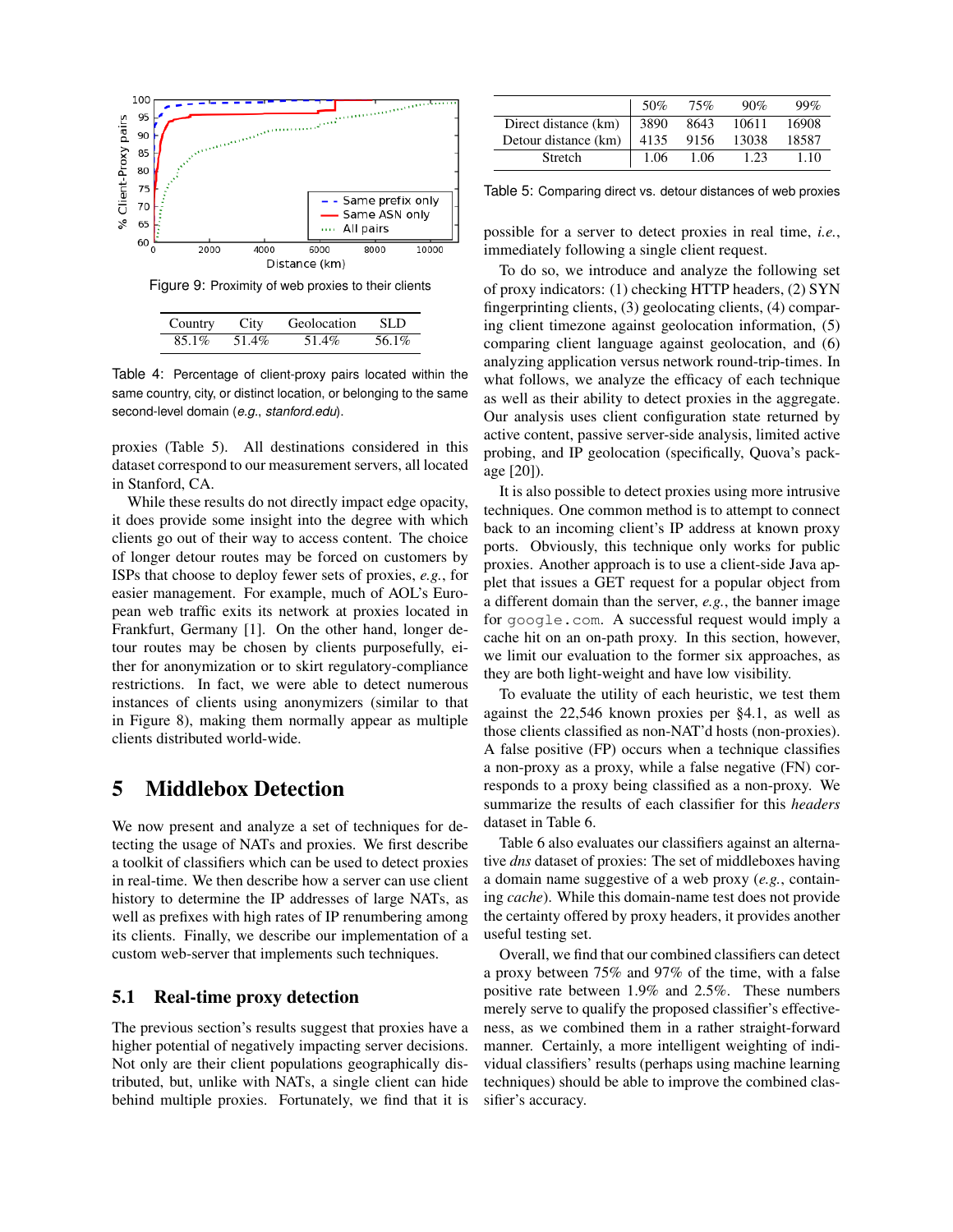| Classifier    | $ID'$ d proxy |            | <b>False Negatives</b> |            | ID'd non-proxy |            | <b>False Positives</b> |     |
|---------------|---------------|------------|------------------------|------------|----------------|------------|------------------------|-----|
| dataset       | headers       | <b>DNS</b> | headers                | <b>DNS</b> | headers        | <b>DNS</b> | headers                | DNS |
| Headers       | n/a           | 94.9       | n/a                    | 5.1        | n/a            | 100.0      | n/a                    | 0.0 |
| <b>SYN-FP</b> | 67.3          | 65.3       | 5.8                    | 2.4        | 86.8           | 86.3       | 1.9                    | 1.9 |
| Geolocate     | 18.0          | 24.4       | n/a                    | n/a        | n/a            | n/a        | n/a                    | n/a |
| Timezone      | 6.1           | 5.0        | n/a                    | n/a        | n/a            | n/a        | 2.0                    | 2.0 |
| Language      | 5.7           | 4.8        | n/a                    | n/a        | n/a            | n/a        | 0.5                    | 0.6 |
| <b>RTT</b>    | 52.9          | റ          | n/a                    | n/a        | n/a            | n/a        | 9.1                    |     |
| Combined      | 75.7          | 97.6       | 5.0                    | 2.3        | 85.0           | 97.5       | 2.5                    | 1.9 |

<span id="page-9-0"></span>Table 6: Effectiveness of real-time classifiers for known proxies (in percentages) for both the header- and dns-based proxy datasets. *n/a* corresponds to a test being non-applicable; ? denotes insufficient data.

Proxy headers. Web proxies are required by the HTTP/1.1 specification (RFC 2616 [\[14\]](#page-13-17)) to add their information to a Via header for both HTTP requests and responses that they proxy. Unfortunately, not all proxies do such, making proxy detection a non-trivial task.

Limiting our consideration to the *known-proxy* dataset—which by construction must include at least one proxy header—13.5% lack the required Via header. 69.6% of these proxies include an X-Forwarded-For header (a non-standard header introduced by Squid [\[30\]](#page-13-18)) and 9.0% include X-Bluecoat-Via [\[6\]](#page-13-19). Although we tested for five other anecdotally-used headers (*e.g.*, Client-IP), we did not found any evidence of other such proxy headers in use.

On the other hand, if we consider the set of proxies in the *dns* dataset, we find that 94.9% include at least one proxy header. Of course, given their indicative hostnames, these proxies are not attempting to hide their identity, unlike many anonymizing proxies.

Client SYN fingerprinting. Our modified web server captures the SYN packet of all incoming requests and uses it to generate the client's SYN fingerprint [\[27\]](#page-13-12). SYN fingerprints (SYN-FP) provide an estimate of the sender's operating system. In the case of web proxies, which terminate their clients' TCP sessions, the SYN fingerprint corresponds to the proxy's TCP stack, not that of the clients. SYN fingerprints can be immediately used to uncover a variety of operating systems not commonly belonging to end-hosts (*e.g.*, Cisco, NetApp, and Tru64).

We can increase the coverage of this classifier, however, when combining SYN-FP information with operating system information returned in a client's HTTP User-Agent string. Specifically, we flag a host as a proxy if its SYN-FP host-type differs sufficiently from its User-Agent host-type, and mark it as a non-proxy if they are the same (although this latter step can certainly lead to false negatives).

Analyzed against our known proxies and non-proxies, this classifier successfully identified 67.3% proxies and 86.4% non-proxies, with a 2.3% false positive (FP) and 5.8% false negative (FN) rate. The classifier failed whenever the SYN-fingerprint did not match well-known operating-system characteristics. The higher FN rate is largely due to vagaries in the Windows TCP stack, yielding sometimes-inaccurate host-type estimations (*e.g.*, NT 5.0 vs. NT 5.1) from SYN fingerprinting.

Geolocation. Given a client's local IP address (from our Java applet) and its public IP address, we directly compare the geolocation information known about these two IP addresses. This method is limited to clients whose local IPs are globally reachable. But as Table [4](#page-8-3) shows, these locations often differ. When classifying an IP address as a proxy if its public and local IP addresses differ in location, we are able to successfully identify 18.0% of our known proxies. We make no conclusion about those clients sharing the same location as their public IP address—while proxies may serve geographically-diverse clients, they can certainly serve local ones as well—hence the lower identification percentage. Additionally, given that our list of known non-proxies required matching local and public IP addresses, we cannot perform such analysis on non-proxies to generate an FP rate.

Client timezone. We now consider how client geolocation hints may differ from the corresponding information supplied by the server's geolocation package. This approach is unnecessary if a client can be geolocated directly (as described immediately above), but it provides a lighter-weight approach and may be applicable when a client's local IP address is in a private prefix.

Specifically, a web client exposes its timezone information in its Date header (as well as directly via javascript). Our timezone classifier compares client timezone information to that of its geolocated public IP address, over all client requests arising from that IP address. Unfortunately, this approach does not appear very useful, identifying only 6.1% of known proxies while yielding a 2.0% FP rate, given the low apparent rate of requests across timezones as compared to misconfigured or mobile hosts. Note that direct IP geolocation (as above) using a commercial database provides much higher granularity and thus higher accuracy.

Client language. Similar to timezone information, we see how client language information may serve as a geolo-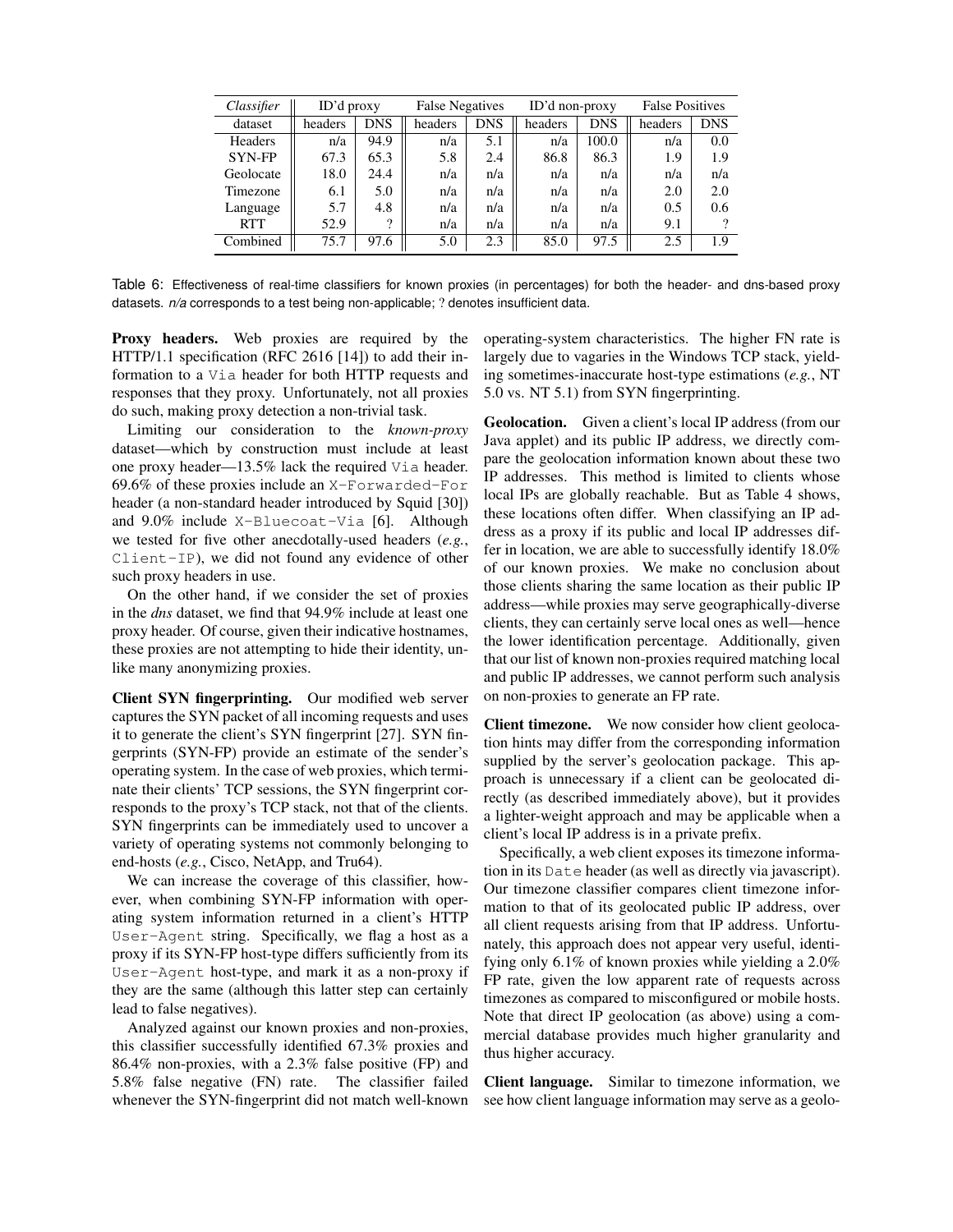

<span id="page-10-0"></span>Figure 10: Differences in application- versus network-level RTT measurements between proxies and non-proxies

cation hint. Client language is collected via javascript, although it is also available per the Accept-Languages HTTP header. After building a database that maps languages to countries, we asked whether a client's IP address is located within a country using that language. If some sizable fraction of an IP address's clients cannot be matched via language, the IP address is marked as a proxy.

This language heuristic identified 5.7% of our known proxies, with a 0.5% FP rate. The coverage of this classifier is significantly limited by the universality of some languages—*e.g.*, browsers and hosts are configured with language settings of en-us world-wide, which we subsequently ignored—which led to our inability to make meaningful decisions on a majority of clients.

RTT analysis. Finally, we use differences in application-level and network-level round-trip-times (RTTs) to detect proxies. Specifically, we compare the difference between TCP RTT measurements on the server-side to the minimum request time over multiple HTTP GET requests issued by the client. We use javascript to perform the application-level RTT measurements (by timing asynchronous XMLHttpRequests).

A large difference between application- and networklevel RTTs may suggest a client using a distant proxy. Figure [10](#page-10-0) compares this difference as measured against our known proxies and non-proxies. While non-proxies can show a significant RTT gap—likely due to applicationlayer scheduling delays yielding inaccurate RTT measurements, even across multiple HTTP requests—this RTT gap is much more pronounced among clients of proxies.

This technique was able to identify 52.9% of our known proxies (using an RTT difference threshold of 50ms), although it had a much higher FP rate at 9.1% due to nonproxies experiencing significant application RTT delays. We draw no conclusion if a client has a similar network and application-level RTT.

Additionally, unlike some previous techniques which used client-supplied configuration state, this approach is less susceptible to malicious clients: a client that does not have control over the proxy it traverses can only make itself appear further from its proxy—and hence more likely be flagged as indeed behind a proxy—not closer.



<span id="page-10-1"></span>Figure 11: CDFs of unique User-Agent strings and SYN-FPs per public IP for hosts that did and did not run the Java applet

#### 5.2 History-based middlebox detection

This section presents a methodology by which servers can identify large NATs and proxies, as well as distinguish between the two, by using the history of requests seen from a particular IP address or prefix. For this analysis, the server must record the public IP, SYN-FP, and User-Agent for each request.

We first show that non-NAT'd hosts show little variability in User-Agent strings and SYN fingerprints, as compared to clients behind middleboxes. Coupled with cookie usage, this heuristic provides a strong first-order differentiator of NAT'd and non-NAT'd hosts. Second, given that non-NAT'd hosts show little variability in these parameters, one can often differentiate between individual clients behind a middlebox using User-Agents alone, as the strings have a large amount of entropy. Finally, we determine the accuracy of detecting and differentiating between NAT'd and proxied networks by analyzing the distribution of User-Agents and SYN-FPs.

As before, we limit our study to those clients that ran the Java applet. However, as Figure [11](#page-10-1) shows, the User-Agent and SYN-FP uniqueness characteristics of the entire dataset closely matches those of the subset of clients that ran the applet. Thus, we believe that our results generalize to the larger dataset.

#### 5.2.1 Identifying NATs and proxies

How do the characteristics of non-NAT'd hosts differ from those of NAT'd hosts? One obvious approach to detect the presence of multiple clients behind a middlebox is to monitor a public IP address for any changes in its local hosts' configurations (*e.g.*, suggesting different operating systems or application versions). This approach is commonly discounted, however, due to dynamic IP addressing, routine changes to machine configurations, operating system or application updates, and even physical hosts that support multiple operating systems.

However, we have found that hosts identified as non-NATs—*i.e.*, hosts having the same local and public IP address—have a relatively low variability in User-Agents and SYN-FPs over time. Figure [12](#page-11-1) shows the number of unique User-Agents for non-NAT'd hosts compared to those behind middleboxes. For the hosts behind middleboxes, we only include public IP addresses from which we identified two or more local IP addresses.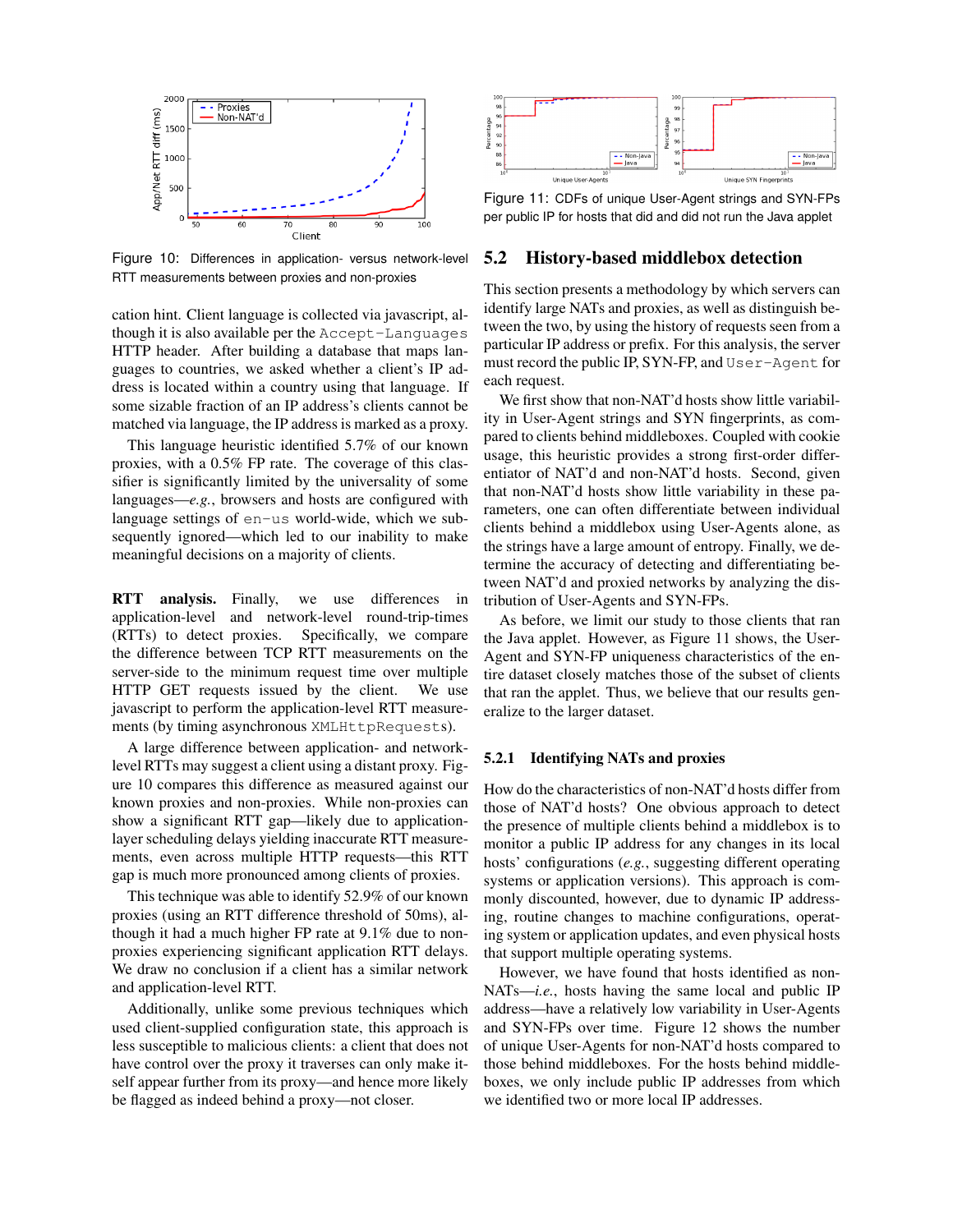

<span id="page-11-1"></span>Figure 12: CDFs of unique User-Agents and SYN-FPs per public IP addresses for non-NAT'd hosts and NAT'd hosts



<span id="page-11-2"></span>Figure 13: User-Agent to SYN-FP ratio for public (non-NAT'd), NAT'd, and proxied hosts

Fewer than 1% of the non-NAT'd hosts have multiple User-Agents, while the most any single host presented was three. Additionally, only 2.5% of such hosts had more than one SYN-FP, with a maximum of 11. While this does not show that non-NAT'd hosts are not being periodically renumbered via DHCP, it does corroborate our results in [§4.3](#page-6-0) that these rotations are sufficiently slow from a server operator's vantage. On the other hand, requests from middleboxes serving at least two clients had a much higher number of unique User-Agents and SYN-FPs.

This lack of different User-Agents from non-NAT'd addresses is not due to their paucity, however, as we found a total of 164,122 unique User-Agents among all clients. In fact, the frequency plot of these User-Agent strings follows a clear power-law distribution (we omit due to space limitations). This distribution suggests that there exists sufficient entropy to often differentiate between individual hosts' User-Agents.

#### <span id="page-11-0"></span>5.2.2 Differentiating NATs and proxies

Given that the variability in User-Agents is a good firstorder detector of middleboxes, we now turn to determining whether a middlebox is a NAT or proxy. Certainly, all the real-time methods introduced in [§5.1](#page-8-1) can be used to detect proxies. However, we also find that comparing the ratio of User-Agents to SYN-FPs for a particular IP address over multiple requests is useful for distinguishing between non-NAT'd, NAT'd, and proxied hosts.

Figure [13](#page-11-2) plots the ratio of User-Agents to SYN-FPs for these three types of hosts (non-NAT'd, NAT'd and proxies). As before, we only include middleboxes from which we observed at least two clients. One finds a clear distinction between these three classes. For non-NAT'd hosts, the ratio is one in 99.99% of the cases — that is, in almost all cases, there is exactly one user-agent string per unique SYN-FP per IP. If the ratio is  $\geq$  3—that is, there are at least three distinct user-agent strings per SYN-FP the middlebox is a proxy with high probability.[6](#page-11-3)

#### 5.3 Implementation

We have implemented the techniques discussed in this section into a custom web server which provides real-time proxy and NAT detection to aid in access-control decisions or other IP analytics applications. Our implementation consists of approximately 5,000 lines of C++, as well as the accompanying javascript and Java applets.

Figure [14](#page-12-0) shows how our server, hereafter called the *illuminati-server*, integrates into an existing website. The website includes both a standard Web server (serving dynamic pages), an IP analytics engine, and the illuminatiserver. In fact, we are currently integrating and deploying the illuminati-server alongside Quova's GeoDirectory Server [\[20\]](#page-13-1) (the analytics engine in Figure [14\)](#page-12-0) for commercial real-time proxy detection and geolocation.

A website integrates this solution as follows. First, the webserver dispatches client requests to the illuminatiserver by adding an embedded if rame (similar to Figure [1\)](#page-4-1) or script object to any pages for which it wishes to gather IP-based information (Step 1). This embedded object returned by the web server is tagged with a unique session id with which to later identify a particular client (as multiple clients may share the same public IP address). The client then fetches the embedded object from the illuminati-server, which subsequently serves an appropriate javascript or Java applet to the client (Step 2). This object is loaded in the background and therefore does not contribute to client-perceived latency on modern browsers.[7](#page-11-4) After executing, this active content sends its client-generated information back to the illuminati-server, along with the server-specified session identifier (Step 3). Next, the illuminati-server pushes this information to the IP analytics engine (Step 4), which both stores them for historical analysis and, combining the data with IP geolocation information, analyzes whether the client is behind a NAT or proxy and, if the latter, where the client might be actually located. Depending on the results of this analysis, the IP analytics engine might call for other code to be executed by the client (*i.e.*, repeat Steps 2-4). Finally, the results of this analysis can be queried by the decision logic of the website, keyed by session identifier, at any point after it is collected (Step 5).

In this particular configuration, the time between a client's initial request and the time that a detection result

<span id="page-11-3"></span> $6$ We hand-inspected all middleboxes that the above criteria identified as NATs yet displayed a high User-Agent-to-SYN-FP ratio. From this, we identified 30 more large proxies missed using our initial criteria.

<span id="page-11-4"></span><sup>7</sup>Unless the Java virtual machine must be booted, which can cause some noticeable delay.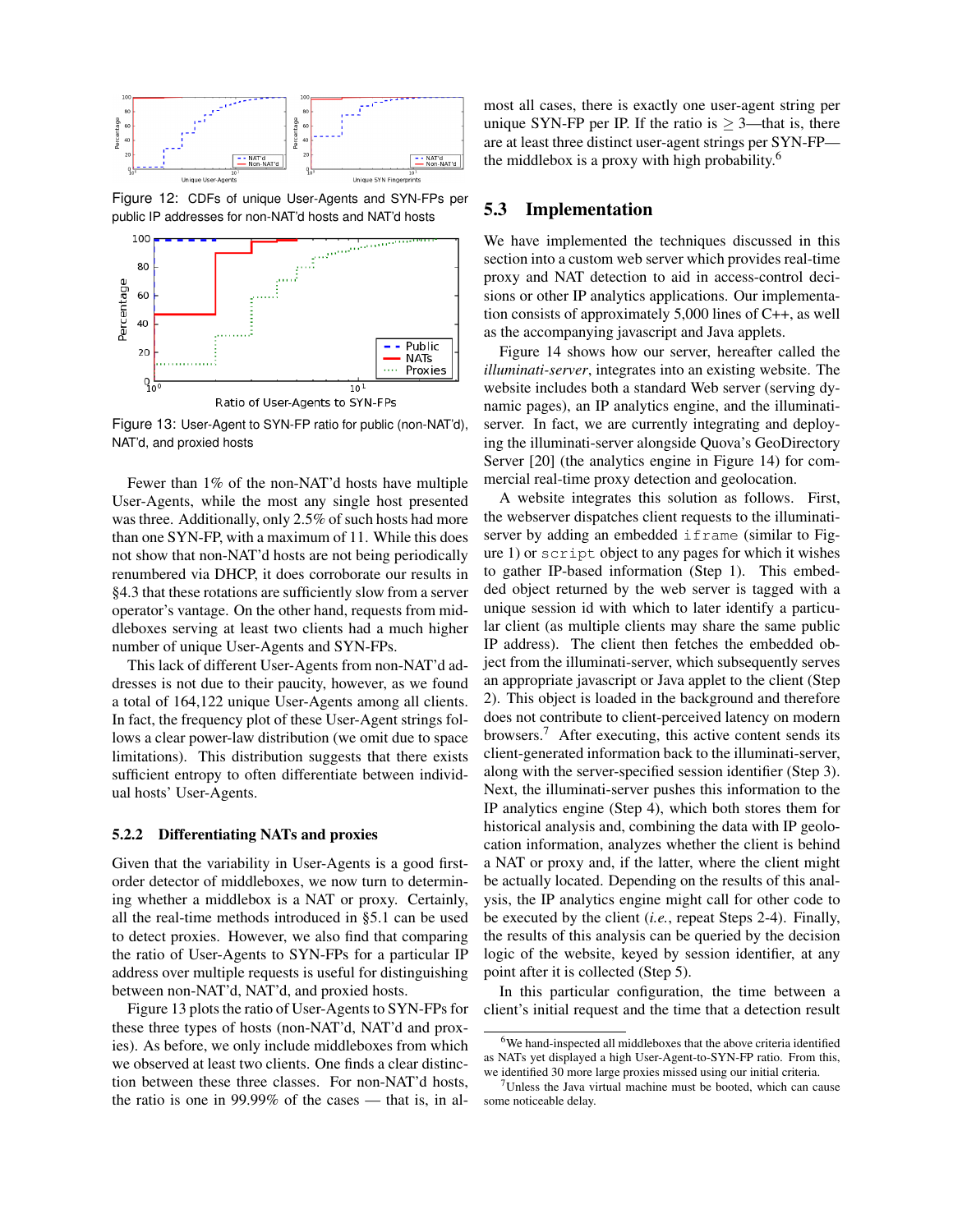

<span id="page-12-0"></span>Figure 14: Integrating the illuminati server

may be available is at least 2 RTTs: half an RTT to return the initial page, 1 RTT to get the embedded code, and half an RTT to post the results. Of course, if applicationlevel RTT tests are also used, each measurement adds one additional RTT. Serving additional applets increases this delay as well. Still, we expect that proxy detection would primarily be used for pages without strict latency requirements, such as to accompany user authentication.

Notice that this implementation provides for a separation of function between a simple stand-alone illuminati server and the more complex IP analytics engine. The illuminati-server must be deployed outside of any local reverse proxy, so that it receives direct TCP connections from a client (in order to get the client's public IP address, SYN headers for fingerprinting, and network RTT times). The illuminati-server and engine can also be hosted at some site external to the webserver, in which case the webserver would remotely query the engine over a secure channel. In both cases, the service can be integrated easily into existing websites.

# 6 Related Work

Architectural proposals. Many research proposals have offered new protocols or architectural changes which support globally identifiable end-hosts. These include HIP [\[22\]](#page-13-20), DOA [\[33\]](#page-13-21), LNA [\[2\]](#page-13-22), UIP [\[15\]](#page-13-23), IPNL [\[16\]](#page-13-24). TRIAD [\[8\]](#page-13-25) and i3 [\[31\]](#page-13-26). These proposals generally focus on solving multiple architectural problems including edge opacity. One of the primary motivations is to decouple end-host identifiers from topology, allowing end-hosts to retain the same identity during mobility and multihoming. However, globally unique end-host identifiers could also provide a basis for access-control decisions and thus ameliorate the ills caused by NATs.

Unfortunately, even if these architectures were to be adopted, proxies may continue to mask client identities. Proxies generally operate at the session layer, yet most of these proposals suggest adding a shim header between the IP and transport layer. Our findings suggest proxies are widely used for load balancing, caching, anonymizing, and skirting access controls. It is unclear how mechanisms operating below the transport layer address the issue of proxies.

IPv6 [\[11\]](#page-13-27) confronts the problem of end-to-end client reachability by using 128-bit addresses. IPv6 also mandates support of IPSec, which, with the use of the AH header, makes middlebox deployment difficult. However, we believe that even with widespread deployment of IPv6, NATs and proxies will continue to persist.

With NUTSS [\[21\]](#page-13-28), Guha *et al.* focus on the problem of end-to-end addressability through NATs using SIP [\[28\]](#page-13-29) (for signaling and long-term, stable identifiers) and STUN [\[29\]](#page-13-30) (for NAT punching). While this approach has made substantial inroads for peer-to-peer applications such as VoIP, it is not widely used in the client/server paradigm such as the web, in which clients are largely anonymous.

NAT and proxy measurement. There are few reliable methods for detecting unique hosts behind NATs and proxies. Bellovin presents a technique using the IPid field in [\[4\]](#page-13-31). This approach relies on the host operating system using unique yet predictable IPids. To be effective, however, traffic from multiple clients behind the same NAT must be present within a short time period: This latter constraint makes this approach impractical for any but the most popular Internet systems. For example, fewer than 5% of the NATs sent multiple hosts to our collection site over the full 7 month measurement period. This technique is also ineffective for detecting proxies.

Another approach seeks to identify NATs themselves by examining packets for specific modifications that occur as packets traverse some types of layer-3 NATs [\[27\]](#page-13-12). However, this technique can not identify the number of active clients behind the NAT. Thus, such a classification is not useful for IP-based client identification: as we have shown in [§4.2,](#page-4-2) while 74% of our clients are located behind NATs, the majority of NAT'd networks are only comprised of a few hosts (often just one).

Ganjam and Zhang [\[19\]](#page-13-9) present measurements of NAT usage from a deployment of a video broadcast application. They observed environments where the percentage of NATs ranged between 35% and 80%. Their data set covered 553 hosts.

Effects of dynamic IP renumbering. IP aliasing, where a unique client is allocated multiple IP addresses via DHCP over time, has the potential to hinder a server's ability to detect unique clients. Bhagwan *et al.* [\[5\]](#page-13-32) studied aliasing in Overnet, a peer-to-peer file sharing system. They probed 1,468 unique hosts over a period of 7 days and found that almost 40% used more than one IP address. We show that, from a server's viewpoint, aliasing does not seriously effect its ability to differentiate clients nor would result in meaningful collateral damage given IP-based blacklisting.